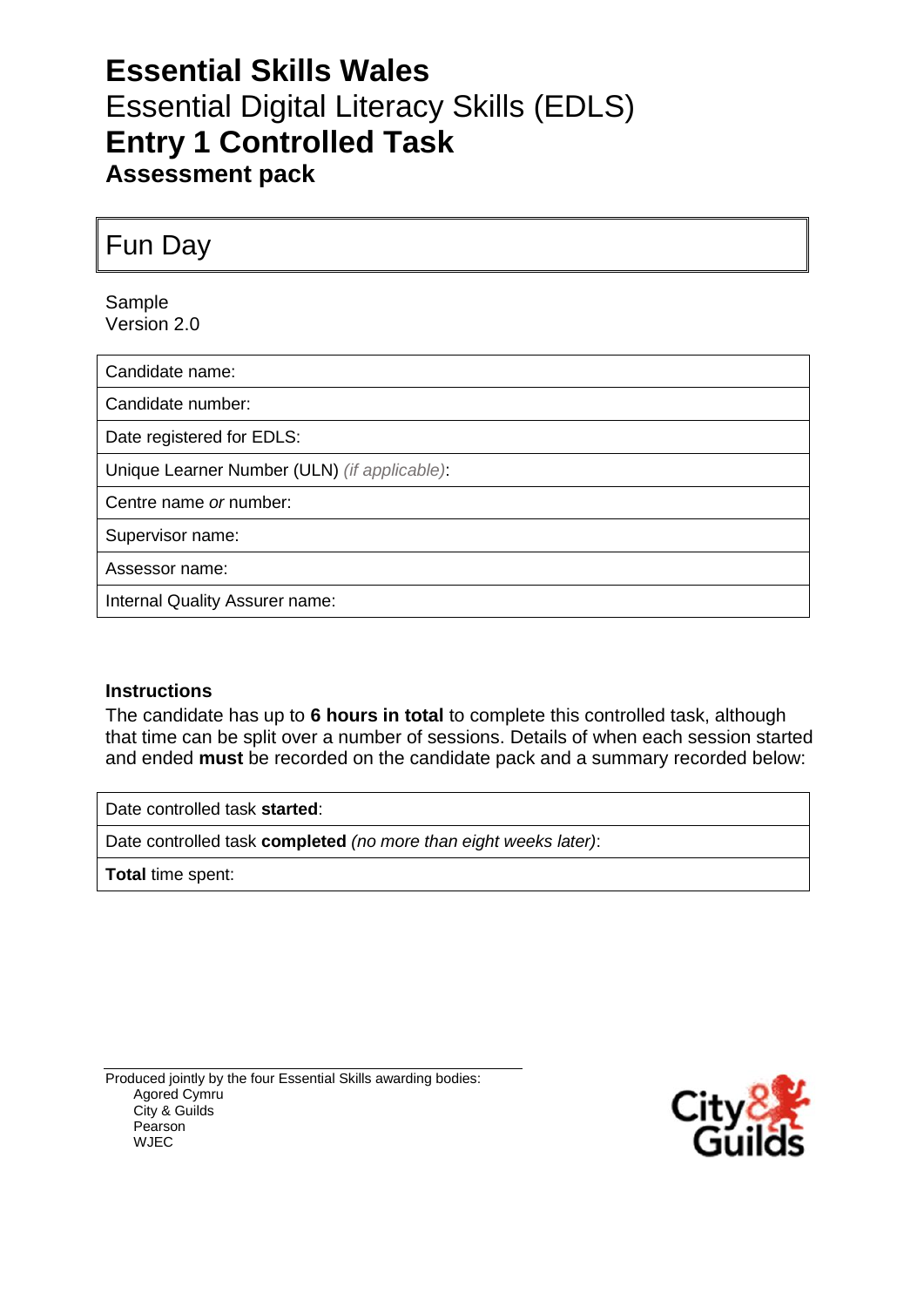# **1. Assessment requirements**

The following is a summary of the Essential Skills Wales (ESW) Controlled Task Conditions. These requirements should be read in conjunction with the relevant **Controlled Task Candidate Pack**. General assessment guidelines applicable to all ESW assessments can be found in the **Essential Skills Wales Suite** *Qualification Handbook*.

# **Controlled task assessment**

Controlled tasks are **summative assessments** measuring subject-specific skills. Candidates will need to show they can utilise these skills in a holistic manner, relevant to real-life circumstances. The assessment outcome is **pass/fail**.

Controlled tasks must be:

- internally assessed, by appropriately qualified staff, using the Mark Scheme provided. Please see section 2.2 of the *Qualification Handbook* for details of staff qualification
- internally quality assured, by appropriately qualified staff
- externally quality assured/moderated by City & Guilds
- compliant with **Controlled Task Conditions**.

# **Controlled task conditions**

This controlled task must be completed under the conditions set out below. 'Controlled' relates to all aspects of how the task is administered and assessed.

Candidates should only attempt this controlled task when they have been registered for this qualification and have developed the necessary skills at the required level. Learning development input should be completed before the candidate attempts this controlled task. This controlled task must be successfully completed before the Structured Discussion is attempted.

## **Working period**

The candidate must complete this controlled task within an 8 week 'working period'. The working period commences on the date the candidate starts working on the task. The working period may be extended only in specific extenuating circumstances. Please see section 4.3 of the *Qualification Handbook* for further information.

### **Working time**

The candidate has up to **6 hours in total** to complete this controlled task. This task 'working time' allowance will formally start at the point when a task is first provided to the candidate. The task working time may be extended only in specific extenuating circumstances. Please see section 4.3 of the *Qualification Handbook* for further information.

### **Supervised conditions**

This controlled task must be completed under the following supervised conditions:

 This task is an 'open book' assessment. Candidates may have access to routine resources that might be available in a 'real life' situation, for example: PCs/laptops, tablets, dictionaries, calculators, reference books, relevant class notes and source material approved by their tutor so long as they are not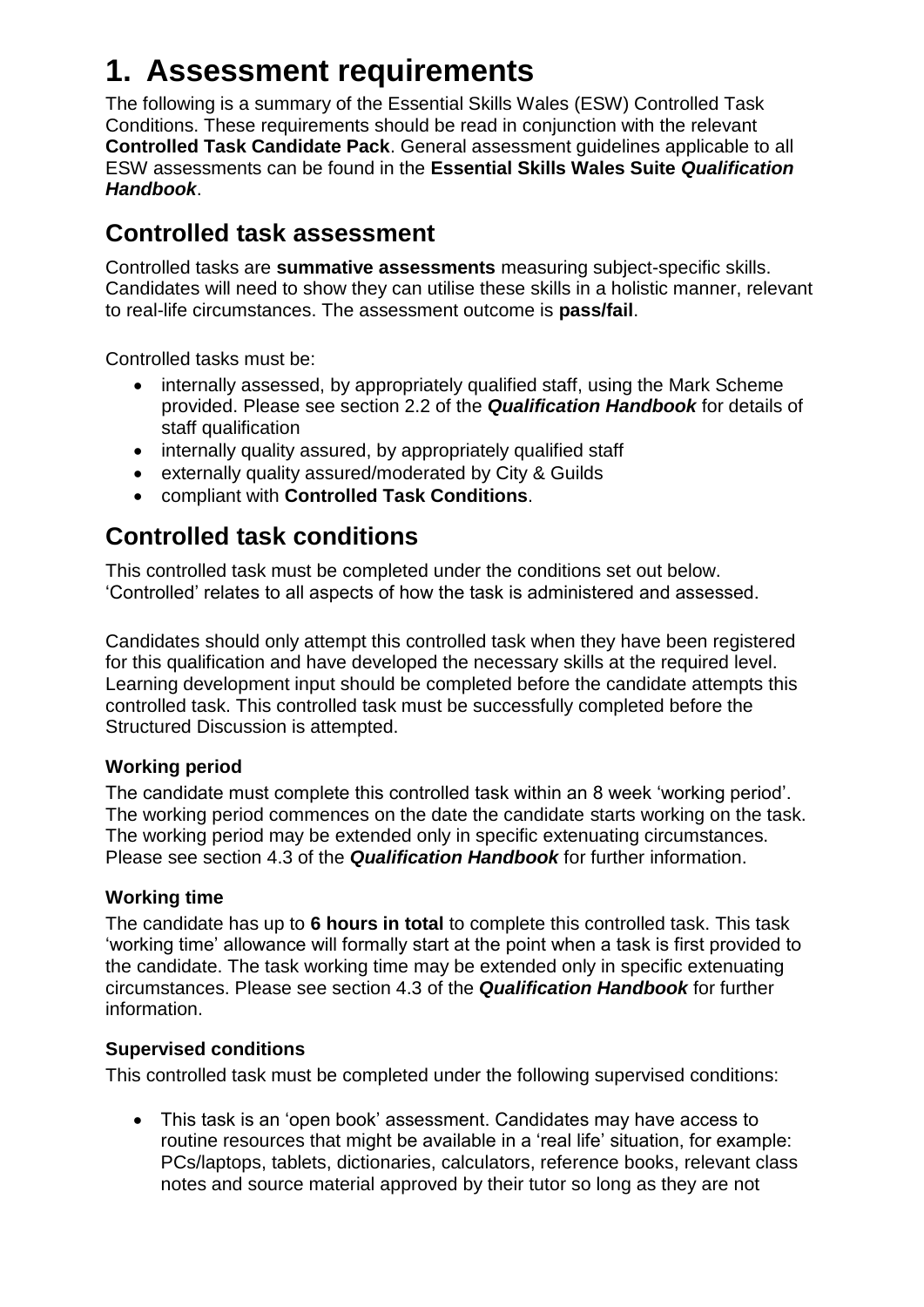designed *specifically* to assist with this assessment and do not compromise independent achievement of the standard. The candidate can access the Internet using supervised facilities.

- The environment within which tasks are completed must be supervised. This supervision must be **continuous** and ensure no interruption and/or undue influence is possible whilst candidates are working on the task. Suitable locations might include a classroom, a library or a workplace as long as an appropriate environment and supervision is maintained. For the avoidance of doubt, this environment does not require formal 'examination' conditions.
- The supervisor must be a reliable, responsible person who is accountable for ensuring adequate supervision and control of the environment is maintained. The supervisor must be present throughout the working time and be able to confirm that each candidate produced all work independently. The supervisor can be the candidate's tutor and/or assessor or another suitable person.
- This Controlled Task may be completed in one session or split over several sessions, as long as no learning or preparation is provided in between. If not completed in one sitting, the candidate's papers and all materials produced by the candidate must be collected in and stored securely until the next working time session begins. On no account may candidates take any of their work away with them between sessions, for example, to work on a task at home.
- The working period and working time taken to complete this controlled task must be monitored and recorded as indicated on the front page of the *Candidate Pack*. The candidate, supervisor, assessor and centre details must be completed and the declarations must be signed and dated before completed tasks are submitted for assessment.

### **Assistance and access arrangements**

Assessors may provide candidates with the opportunity to clarify task requirements during the working period however this must not extend to any form of formative feedback. For example, recommending that a candidate should review their calculations would be inappropriate, whereas recommending the candidate re-read a particular section of the task requirements would be acceptable. Please see section 4.6 of the *Qualification Handbook* for further information on access arrangements.

### **Second and subsequent attempts**

A specific controlled task can be attempted only once. However, a candidate may undertake a different controlled task, (either another title from the City & Guilds preapproved bank or a centre devised assessment that has been approved by City & Guilds) at another time if they do not pass. Wherever the candidate is unsuccessful, they **must** undergo further development in the relevant skill(s) before re-attempting at a later date.

### **Collaboration**

This controlled task requires the candidate to work as part of a group for some activities.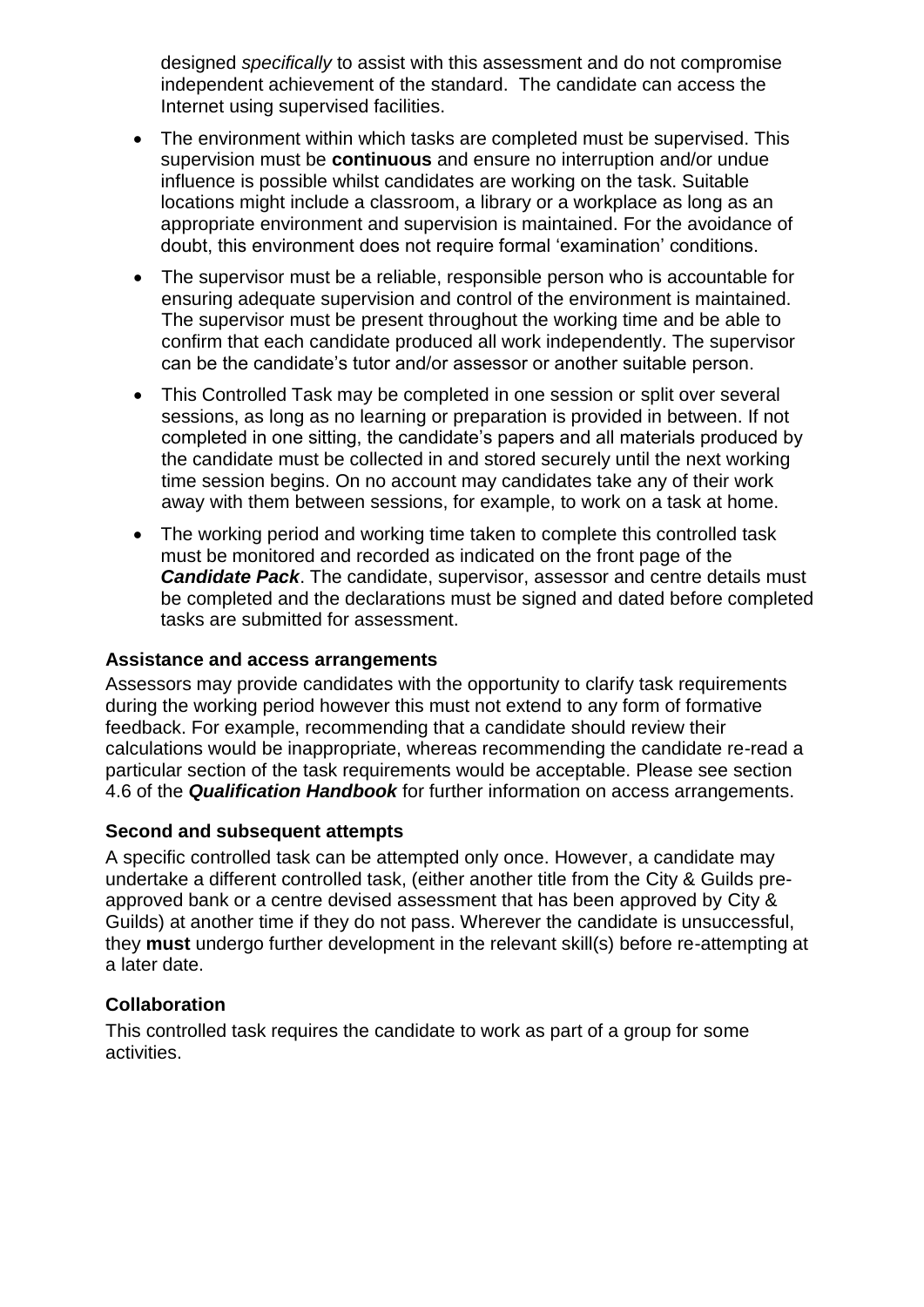# **2. Assessor Guidance**

## **Essential Digital Literacy Skills Controlled Task**

**Entry 1 DURATION: 6 HOURS** 

# **ASSESSOR INSTRUCTIONS AND GUIDANCE**

## **Before the task**

**Part 1:**

- Ensure a password has been set on the device used by each candidate. This password must be made available to the candidate.
- Set up a collaborative tool on each device that allows candidates to work in real time together (for example, Padlet, Google Docs, Office 365). Start to populate the file with a list of suggestions of activities (e.g. bouncy castle, lucky dip, face painting) that could be carried out at a Fun Day.
- Candidates can be given guidance on activities that could be carried out at a fun day, as the skill being assessed is adding the information to a collaborative document.
- Candidates should not be assisted in adding their information to the list.
- If there is only one candidate sitting this Controlled Task, additional activities must be entered onto the collaborative document. These may be entered by the assessor or by another person asked to contribute to the collaboration process.

## **Part 2:**

- Prepare a text file with a list of at least 3 activities that could be carried out at a Fun Day. This is different to the file set up in Part 1, but can be the same three activities. It does not need to be a collaborative document.
- Save the file so that it is accessible to the candidate

## **Preparation for the Structured Discussion:**

 The assessor will need to provide a range of digital devices with information displayed (e.g. web pages) and paper-based resources (e.g. timetables, phonebook). This information should relate to the task context. The candidate will be required to identify at least 1 digital source from the items provided.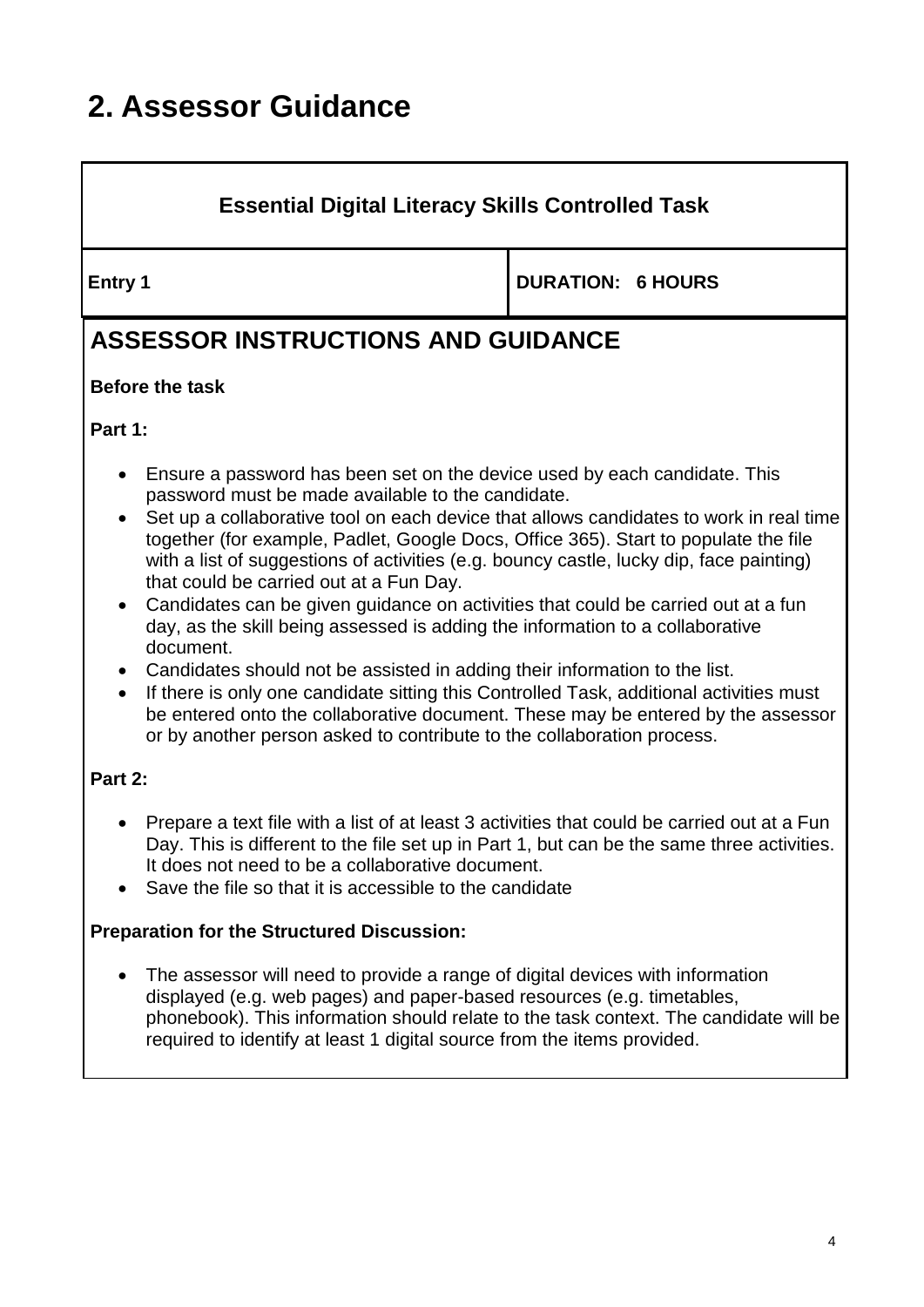# **3. Assessment records**

**Essential Digital Literacy Skills at Entry 1 Controlled Task Assessment Criteria Task title/topic: Fun Day**

| <b>DLE1.1 Digital Responsibility</b>                                                                                                                                                                                     | <b>Evidence</b>                                                             | Ref               | <b>Marks</b><br>available | Controlled<br><b>Task Marks</b> |
|--------------------------------------------------------------------------------------------------------------------------------------------------------------------------------------------------------------------------|-----------------------------------------------------------------------------|-------------------|---------------------------|---------------------------------|
| <b>Learning Outcome:</b><br>Be able to access a digital device<br>Turn on and turn off a digital device (2)<br>Use a security feature to access the device<br>$\bullet$<br>e.g. password, passcode, fingerprint etc. (1) | Turn on a device (1)<br>Turn off a device (1)<br>Use a security feature (1) | 1.1<br>2.4<br>1.2 | 3                         |                                 |
| <b>Total Marks Available</b><br>(minimum required for a pass)                                                                                                                                                            |                                                                             |                   | 3(2)                      |                                 |

| <b>DLE1.2 Digital Productivity</b>                                                                                 | <b>Evidence</b>                                                                             | Ref                 | <b>Marks</b><br>available | Controlled<br><b>Task Marks</b> |
|--------------------------------------------------------------------------------------------------------------------|---------------------------------------------------------------------------------------------|---------------------|---------------------------|---------------------------------|
| Be able to open a file<br>• Open a file $(1)$                                                                      | File has been opened (1)                                                                    | 2.1                 |                           |                                 |
| Be able to use an input device<br>Demonstrate an ability to make changes<br>$\bullet$<br>using an input device (1) | Enters a password or adds a reason to<br>the list (Marks may only be awarded<br>once) $(1)$ | $1.2$ or<br>1.3/2.2 |                           |                                 |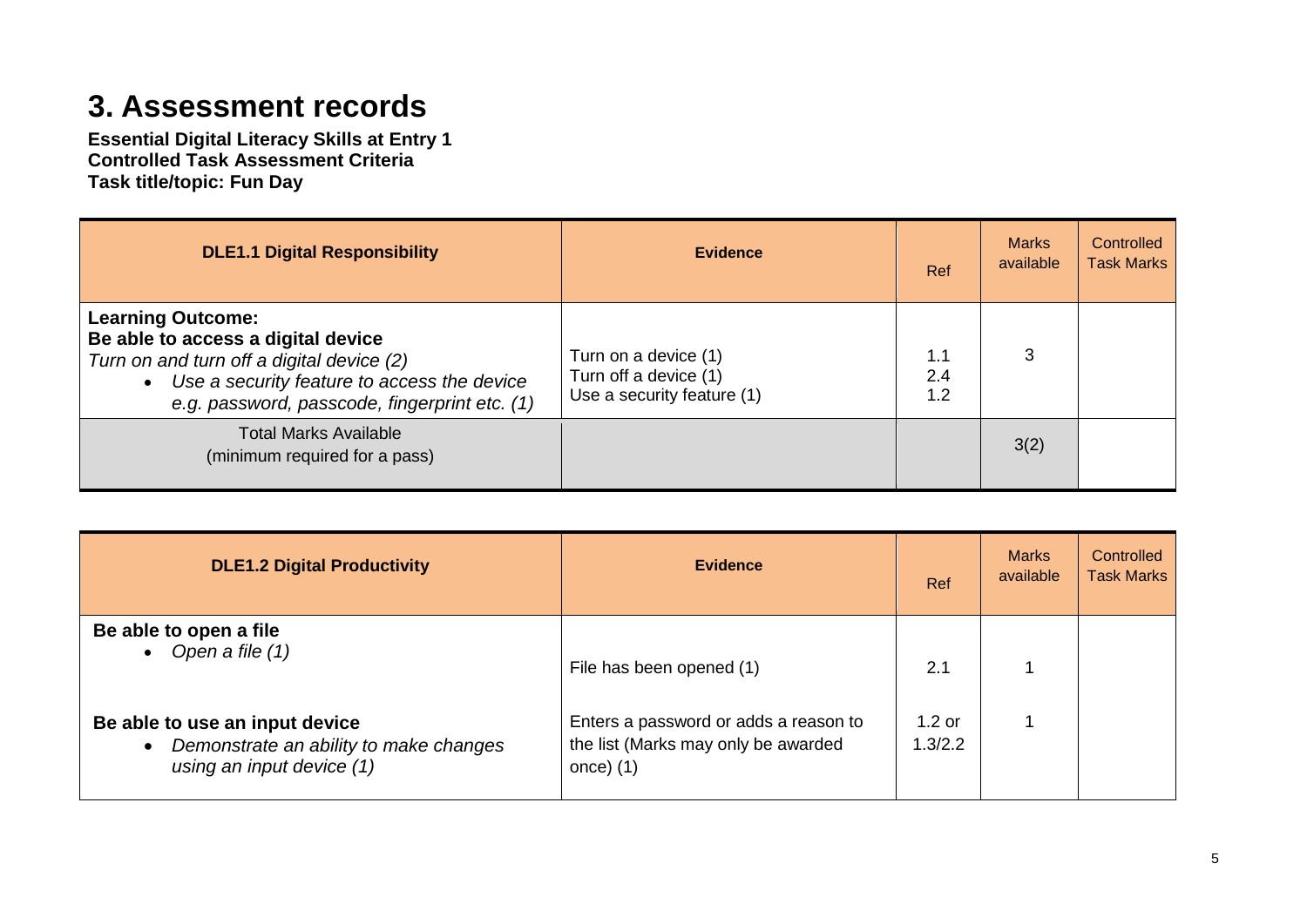| <b>DLE1.2 Digital Productivity</b>                                                                                          | <b>Evidence</b>                                       | Ref | <b>Marks</b><br>available | Controlled<br><b>Task Marks</b> |
|-----------------------------------------------------------------------------------------------------------------------------|-------------------------------------------------------|-----|---------------------------|---------------------------------|
| Be able to present digital information<br>Present at least one piece of information for<br>the task in a digital format (1) | Another activity has been added to the<br>list. $(1)$ | 2.2 |                           |                                 |
| <b>Total Marks Available</b><br>(minimum required for a pass)                                                               |                                                       |     | 3(2)                      |                                 |

| <b>DLE1.4 Digital Collaboration</b>                                                                                                  | <b>Evidence</b>                                                                                                                                                                                   | Ref        | <b>Marks</b><br>available | Controlled<br><b>Task Marks</b> |
|--------------------------------------------------------------------------------------------------------------------------------------|---------------------------------------------------------------------------------------------------------------------------------------------------------------------------------------------------|------------|---------------------------|---------------------------------|
| Be able to use digital tools to collaborate with<br>others<br>Use digital tools to collaborate with others to<br>complete a task (2) | Enters on the chosen collaborative tool,<br>another activity that can be carried out at<br>the Fun Day (1)<br>Adds to the list on the opened file, an<br>activity that someone else has added (1) | 1.3<br>2.2 |                           |                                 |
| <b>Total Marks Available</b><br>(minimum required for a pass)                                                                        |                                                                                                                                                                                                   |            | 2(1)                      |                                 |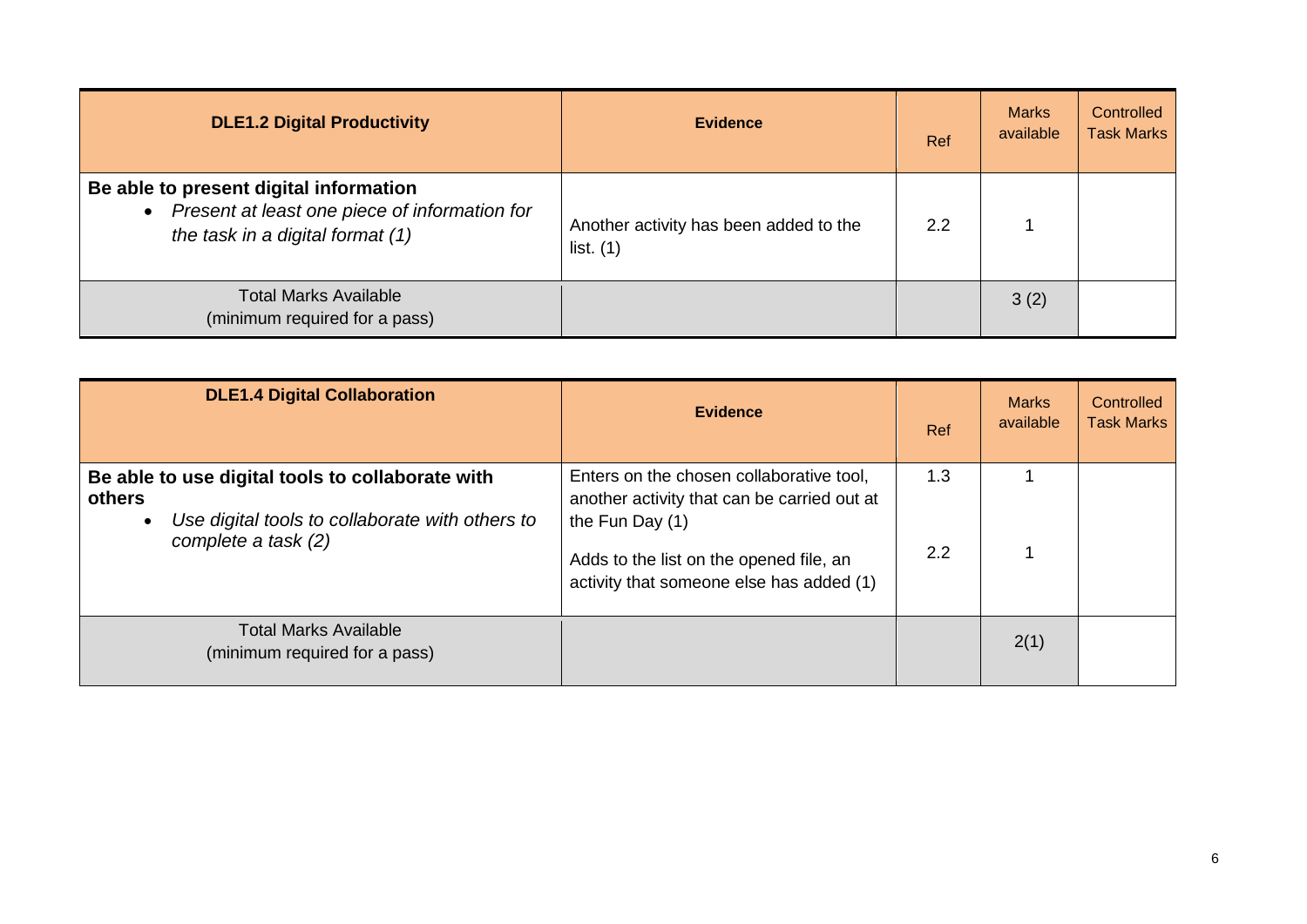| <b>DLE1.5 Digital Creativity</b>                                                                                      | <b>Evidence</b>                                                                                                                                                   | Ref | <b>Marks</b><br>available | Controlled<br><b>Task Marks</b> |
|-----------------------------------------------------------------------------------------------------------------------|-------------------------------------------------------------------------------------------------------------------------------------------------------------------|-----|---------------------------|---------------------------------|
| Be able to enhance a digital resource<br>(CT)<br>Use creative tools to enhance a<br>$\bullet$<br>digital resource (2) | Award 1 mark for each creative feature (a maximum of<br>2 marks) e.g. adding colour, changing font style and/or<br>size, adding an image or sound, adding borders |     | 2                         |                                 |
| Total Marks Available<br>(minimum required for a pass)                                                                |                                                                                                                                                                   |     | 2(1)                      |                                 |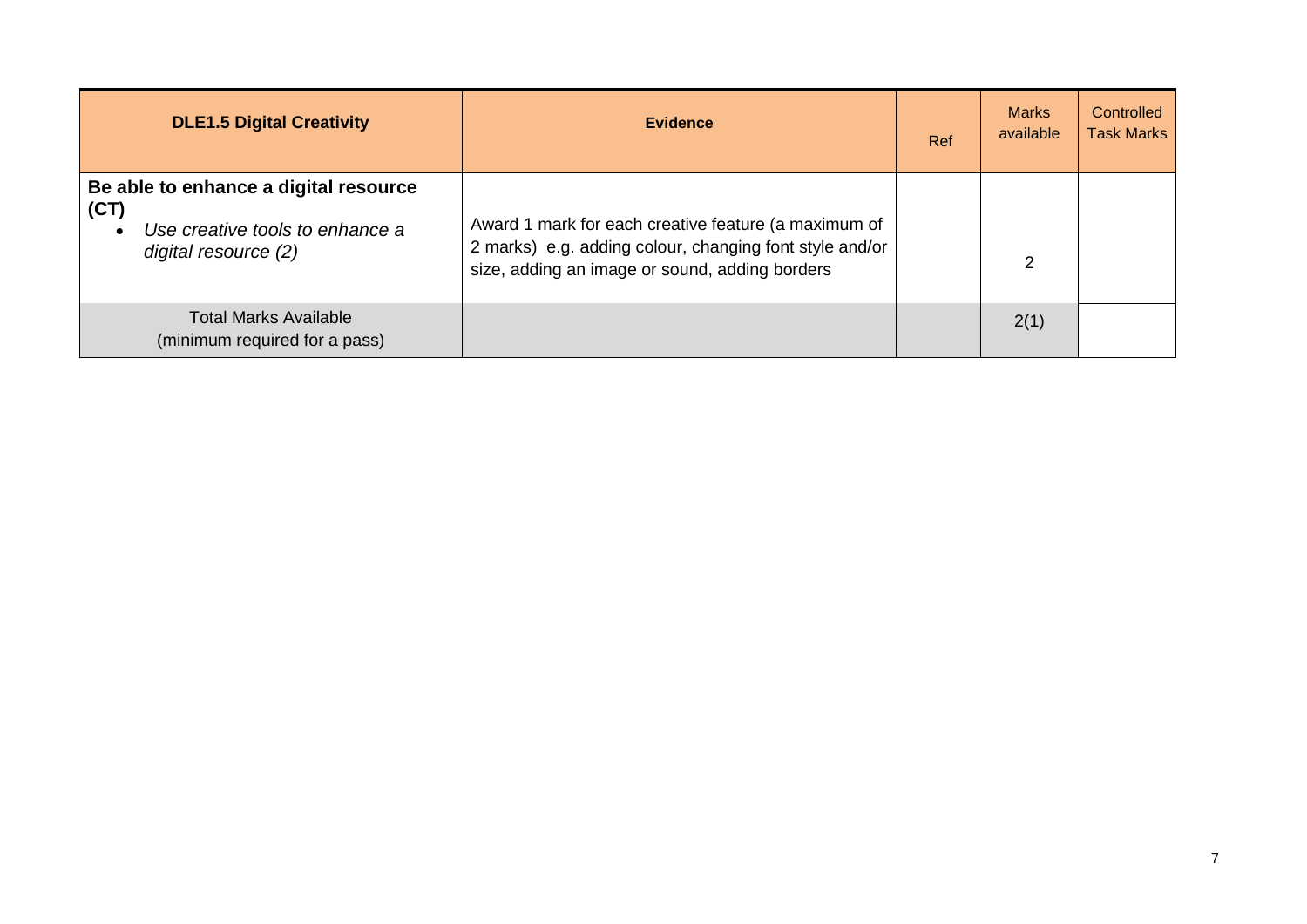| <b>Assessment Summary:</b><br><b>Controlled Task</b> | <b>Marks Available</b> | Marks required<br>for a Pass | <b>Marks</b><br>Awarded | Pass<br>Y/N |
|------------------------------------------------------|------------------------|------------------------------|-------------------------|-------------|
| <b>Digital Responsibility</b>                        | 3                      | $\overline{2}$               |                         |             |
| <b>Digital Productivity</b>                          | 3                      | 2                            |                         |             |
| <b>Digital Collaboration</b>                         | $\overline{2}$         | 1                            |                         |             |
| <b>Digital Creativity</b>                            | $\overline{2}$         |                              |                         |             |
| <b>Total Mark</b>                                    | 10                     | 6                            |                         |             |

| <b>Quality Assurance: Controlled Task</b> |  |       |  |
|-------------------------------------------|--|-------|--|
| <b>Assessor</b>                           |  |       |  |
| Name:                                     |  |       |  |
| Signature:                                |  | Date: |  |
| Internal quality assurer (IQA)            |  |       |  |
| Feedback:                                 |  |       |  |
|                                           |  |       |  |
|                                           |  |       |  |
|                                           |  |       |  |
| Name:                                     |  |       |  |
| Signature:                                |  | Date: |  |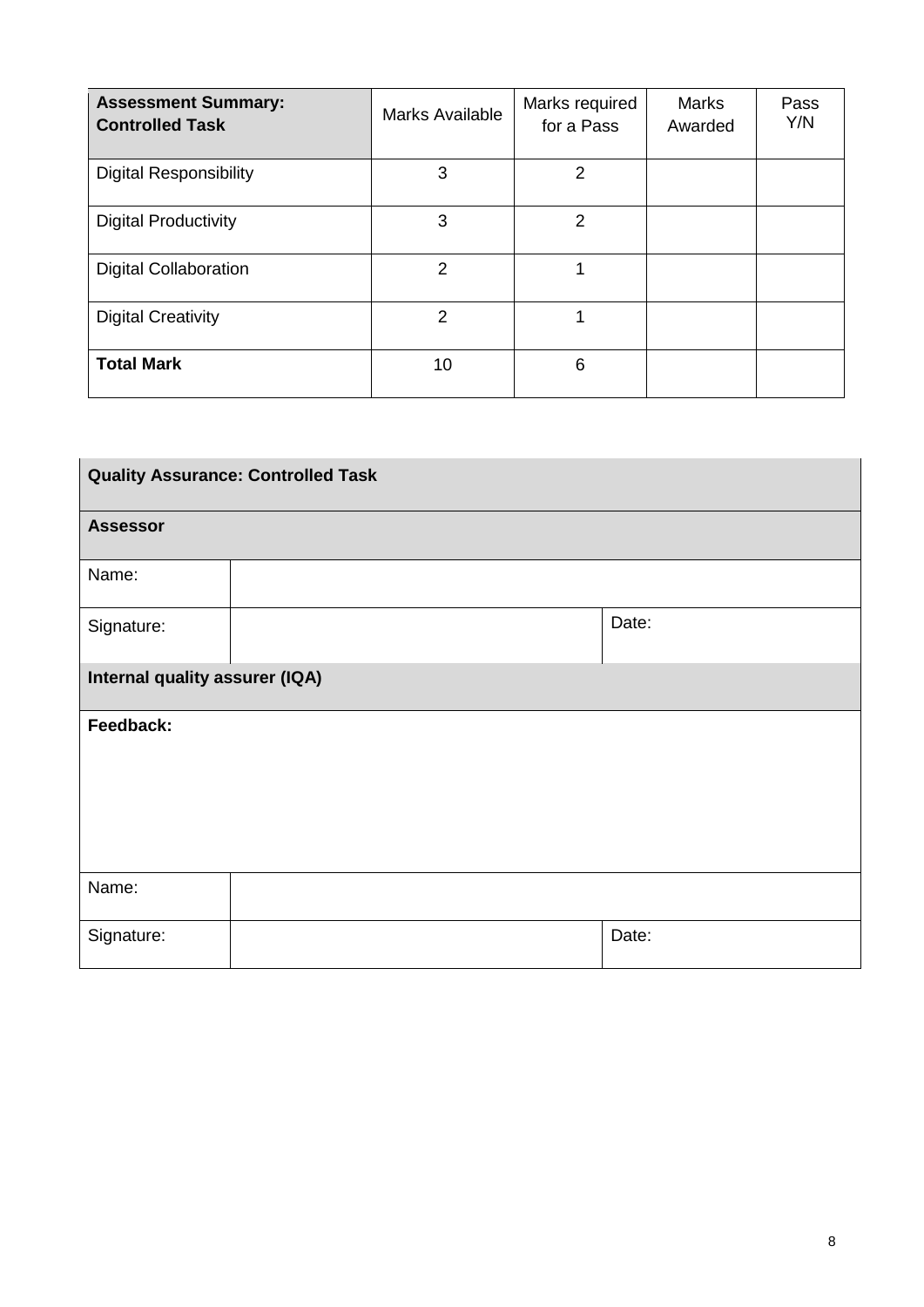# **Entry 1 Structured Discussion Record: Fun Day**

### **Guidance:**

- Preparatory notes (verbal or written) should be submitted as supporting evidence
- All elements should be attempted by the candidate
- Assessors should ensure that each candidate has the opportunity to demonstrate the required knowledge.

Date of discussion \_\_\_\_\_\_\_\_\_\_\_\_\_\_\_\_\_\_\_\_\_\_\_\_\_\_\_Length of discussion \_\_\_\_\_\_\_\_\_\_\_\_\_\_\_

| Group members if applicable (max of 4) |  |
|----------------------------------------|--|
|----------------------------------------|--|

### **Candidates must pass 2 out of 3 elements in the table below.**

| Confirm that the candidate:                                                                                                                                                                                    | Pass | <b>Comments and examples to show</b><br>how the candidate met the criteria: |
|----------------------------------------------------------------------------------------------------------------------------------------------------------------------------------------------------------------|------|-----------------------------------------------------------------------------|
| Stated ways of keeping safe online                                                                                                                                                                             |      |                                                                             |
| e.g. using passwords, being careful<br>about making online contacts,<br>respecting others; views                                                                                                               |      |                                                                             |
| At least 2 ways stated.                                                                                                                                                                                        |      |                                                                             |
| Identified a digital source of information                                                                                                                                                                     |      |                                                                             |
| Assessor to provide a range of digital<br>devices with information displayed (e.g.<br>web pages) and paper-based resources<br>(e.g. timetables, phonebook). Candidate<br>to identify which are digital sources |      |                                                                             |
| At least 1 digital source identified.                                                                                                                                                                          |      |                                                                             |
| Listed digital devices and tools that can<br>be used for learning                                                                                                                                              |      |                                                                             |
| Listed device used e.g. laptop, tablet<br>and tools e.g. Word, Google Doc                                                                                                                                      |      |                                                                             |
| At least 1 device and 1 tool listed.                                                                                                                                                                           |      |                                                                             |